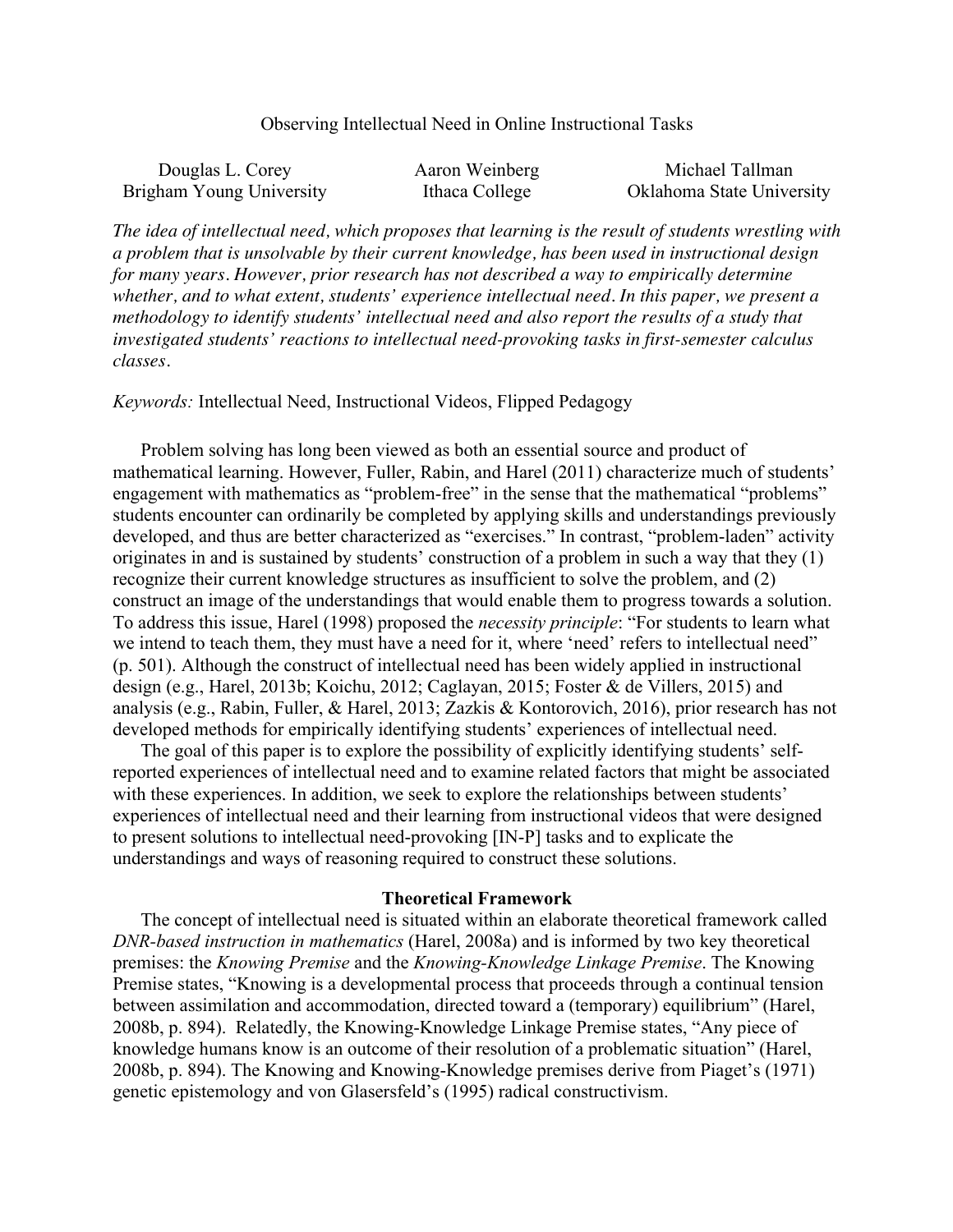Informed by the Knowing and Knowing-Knowledge Linkage Premises, Harel (2013b) describes intellectual need as the perceived need to resolve "a perturbational state resulting from an individual's encounter with a situation that is incompatible with, or presents a problem that is unsolvable by, his or her current knowledge" (p. 122). This perturbation is rooted in the individual's experience within the discipline and is based on "the learner's discernment of how and why a particular piece of knowledge came to be" (Harel, 2013a, p. 8).

Intellectual need is distinct from *psychological need*, which is the motivation a student experiences to initially engage in the process of solving a problem (Harel, 2008). Harel (2013b) suggests that psychological need is often linked to students' perceived obligation to participate in school, to increase social or economic status, or to advance societal goals. In particular, a student's perception of how interesting or enjoyable they find the context could influence their motivation for engaging and persevering in solving the problem.

There is little discussion in the research literature of what might constitute evidence for students' experiences of intellectual need. In most research, claims of students experiencing intellectual need have been associated with students' expressions or activity that indicates puzzlement or curiosity. However, the data-collection protocols used in these studies did not appear to explicitly interrogate students' experiences of these psychological states or the assimilations that occasioned them.

For this study, we operationalize intellectual need by using the colloquial ideas of puzzlement and curiosity. That is, we can ask students whether they felt curious or were left wondering about something as they engaged in a task or problem context. We also distinguish these feelings vis-a-vis the intellectual content of the task from the student's interest in the underlying context—that is, an aspect of their psychological need for engaging in the task.

# **Research Questions**

The goal of our study is to identify instances in which students experience intellectual need and some factors that are related to this experience, as well as their learning from the associated instructional videos. Thus, our research questions are:

- 1. How much variation of students' intellectual need is there between video sets (i.e., collections of instructional videos, pre/post-video questions, and related material for topics in first-semester calculus)?
- 2. Are different instructors associated with different rates of students' intellectual need?
- 3. Does trying an intellectual need-provoking [IN-P] task and/or watching a student problem-solving video lead to a higher rate of intellectual need?
- 4. Does a student's mathematical background knowledge predict their experience of intellectual need?
- 5. Is there a relationship between psychological need and intellectual need?
- 6. Is there a relationship between students' intellectual need and their learning from the associated collection of instructional videos?

### **Methodology**

Our methodology addresses three issues: First, we needed a way to potentially provoke students' intellectual need. Second, we needed a way to adapt these provocations to an online environment. Third, we needed a way to identify students' experiences of intellectual need.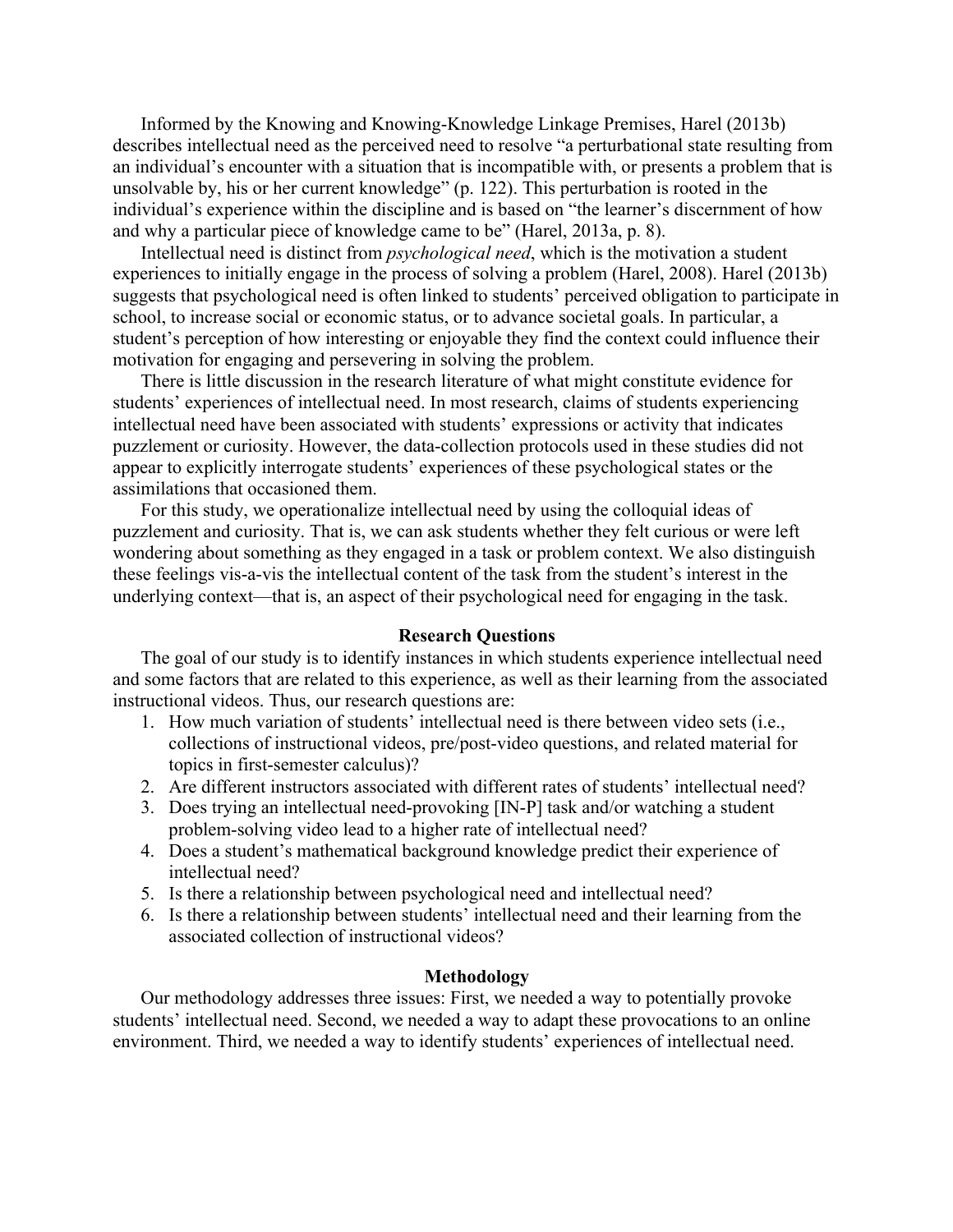## **Provoking Intellectual Need: Task Construction**

We needed to engage students in tasks that had the potential to provoke intellectual need. For each mathematical topic we investigated we examined the epistemology of the underlying concepts and procedures, the curriculum in which the concepts were embedded, and the research literature about the likely background knowledge of the students who would be enrolled in the class. Then, we collaboratively designed a problem for which the target concept was required to arrive at a solution and that provided an opportunity for a student to experience a perturbational state while working on the task or watching the associated student problem-solving video (described below). We also endeavored to situate the problem within a context that, we felt, might be interesting to the student population.

### **Adapting to an Online Environment: Student Problem-Solving Videos**

We hypothesized that simply viewing and trying to solve a task might not lead a student to experience perturbation. In particular, we thought it might be possible for students to not realize that their initial way of thinking about a problem might be inadequate. Thus, we sought a way to help students identify shortcomings in their solution methods or reasoning about the tasks. To do this, we designed a "student problem-solving video" to accompany each IN-P task. In each video, a pair of actors posed as calculus students and attempted to solve the task. These videos were loosely scripted so that the actors demonstrated a variety of compelling ways of thinking about the task and concept that incorporated common student (mis)conceptions about the concept. The videos were presented to the students after they had attempted the IN-P task.

# **Identifying Intellectual and Psychological Need**

After interrogating the concept of intellectual need, we felt that the terms "curiosity" and "wonder" were closely related descriptors. After attempting the IN-P task and watching the student problem-solving video, the students were asked the following two questions:

- 1. The task you just worked on dealt with the context of [context—e.g., "the speed of a baseball"]. In your honest opinion, how interesting/enjoyable was this context?
- 2. When you were working on this task, were there any parts where you genuinely were curious or were left wondering about something? If so, please state them in the box below; if not, please leave the box empty.

The first question was designed to enable students to self-identify an experience of psychological need; the second question was designed to enable students to self-identify an experience of intellectual need. Throughout the results, when we refer to a student experiencing an intellectual or psychological need, we mean that they responded "yes" to the corresponding question above.

# **Materials, Participants & Methods**

## **Materials**

We designed a set of 1-3 instructional videos for each of 30 target concepts in introductory calculus; each set of videos included a solution to one of the IN-P tasks and some additional explanation of the underlying concept. We also created a collection of multiple-choice and computational problems to be solved prior to and after watching the instructional videos, an IN-P task, and a student problem-solving video. For each video set, each student was randomly assigned to either try the IN-P task or not and to see the student problem-solving video or not.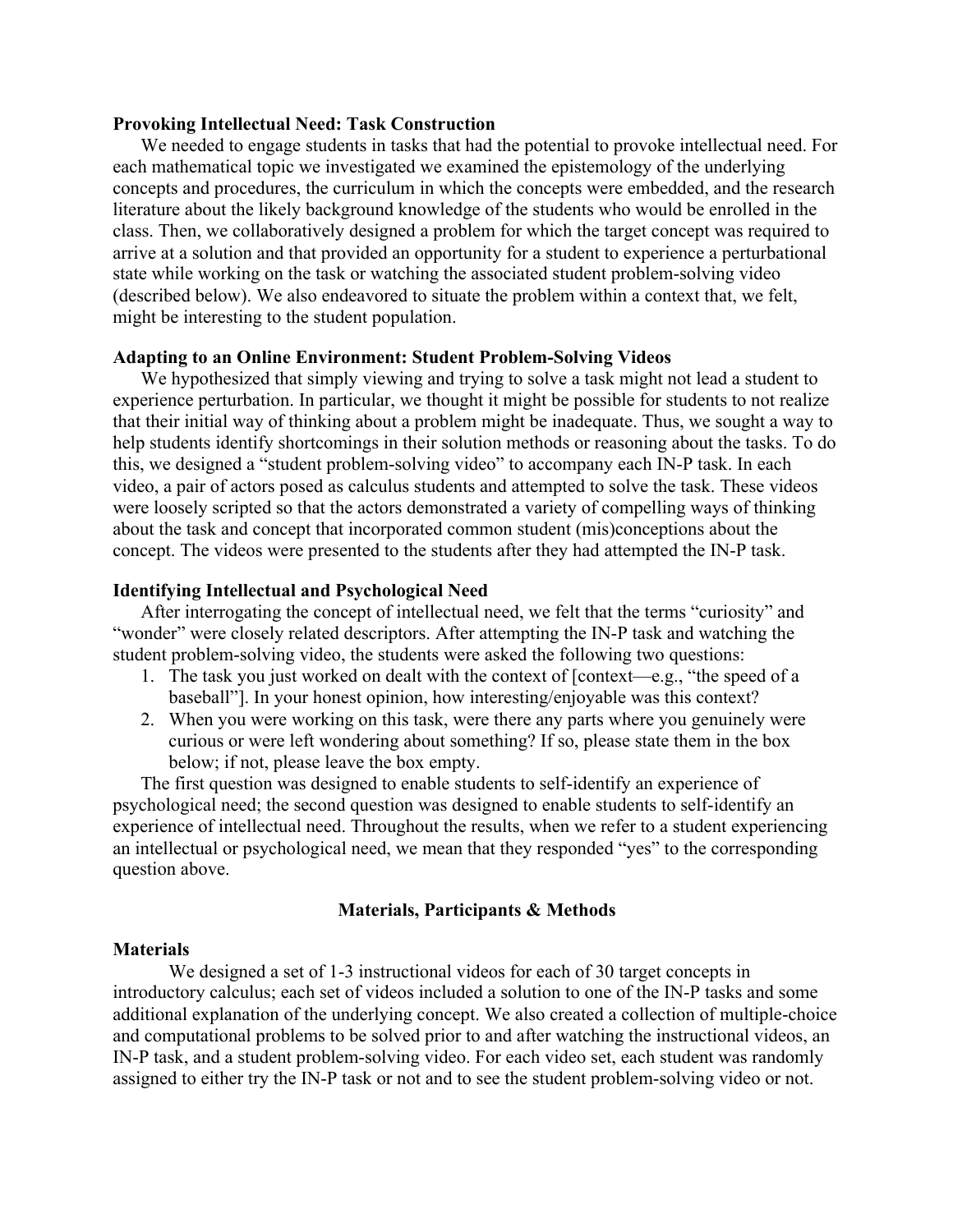#### **Participants**

The participants in the study were 2,733 students who were enrolled in first-semester calculus classes at one of 18 universities during the fall, 2018 and spring, 2019 semesters. The universities included both public and private institutions, ranging in size from just over 3,000 to over 35,000 students, from all regions of the United States and one institution in Indonesia. The institutions included small, private colleges through large, research-focused universities.

One member of the research team was the calculus course coordinator at their institution (a large, public university in the South-Central United States; we will refer to this as the Coordinated Institution) and incorporated a subset of the video sets into the curriculum during both the fall, 2018 and spring, 2019 semesters, for a total of 15 instructors coordinated sections. The other 18 instructors (33 instructors total) were voluntarily participating in the project research, and each selected a subset of the video sets to incorporate into their curriculum.

#### **Statistical Design**

We coded students as experiencing intellectual need if they responded "yes" to the question described in the methodology and experiencing psychological need if they indicated they found the context "somewhat" or "very" interesting. We measured students' background knowledge by the percent of pre-video questions they answered correctly, and coded students as having learned from the instructional videos if their score on the post-video questions was higher than on the pre-video questions.

Due to the nested and cross-nested nature of our data, we used Hierarchical Linear Models (Raudenbush & Bryk, 2002) to perform our statistical analysis. We use two models to answer our research questions: one with intellectual need as the outcome, and one indicating growth from pre-video questions to post-video questions as an outcome. Since both of our outcome variables were measured as a 1 or 0, the regression at the lowest level is a GLM model using logistic regression. The predictor variables in our models included whether or not the student saw the IN-P task; whether the IN-P task was computationally focused or not; the student's score on the pre-video questions, the number of the video set in the semester, whether a student watch the student problem-solving video; whether or not the student was at the large, coordinated institution; and, for the learning model, the student's response to the intellectual need question. Due to space constraints, we report results for only a subset of these variables. The models were run with about 26,000 online lessons, 1550 students, 25 instructors, 14 institutions, on 30 topics. This data set was smaller than the original dataset due to missing data, or small number of students in some classes/institutions.

#### **Results**

## **Unconditional Model for Intellectual Need**

We ran unconditional mixed models to understand the variation at the student, instructor, and video set levels. We found that a typical student working on a typical video set from a typical instructor would experience an intellectual need in 4.5% of the video sets. However, different students have different rates at which they report experiencing an intellectual need: students 1 standard deviation less than the mean only report experiencing an intellectual need on 1.3% of the video sets and students 1 SD above the mean report it at 14.5%. There is similarly large variation between instructors (1.4% to 13.5%), and this increases to (0.4% to 35%) for two standard deviations. This means that some teachers rarely have average students (in a typical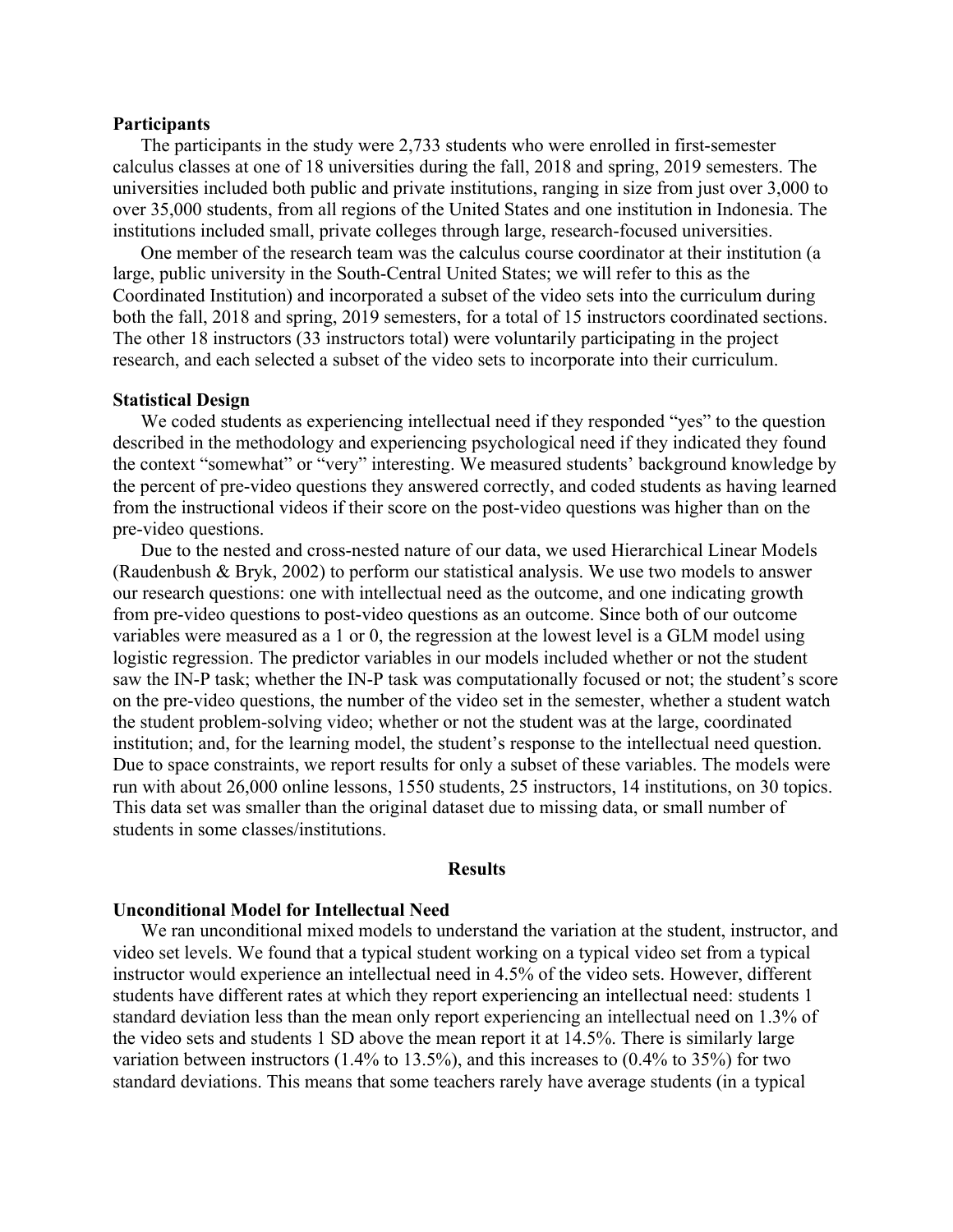lesson) who report experiencing an intellectual need, while at the other end, some teachers have average students reporting an intellectual need on about a third of the video sets.

Because most institutions in our data set are represented by a single instructor, it is difficult to tease apart variation due to instructor and variation due to institution, curriculum, or pedagogy. To address this, we ran an unconditional model using only the data of the coordinated institution and found that the standard deviation at the instructor level was only 10% less than at the other institutions. The variation across video sets is less than between teachers or between students in a class, but the two standard-deviation range is 2% to 9.6%. This shows that some lessons are nearly 5 times more likely to generate an intellectual need than others. At the coordinated institution, the standard deviation across video sets was 20% lower.

# **Conditional Model for Intellectual Need**

The results of the conditional mixed model with intellectual need as an outcome are displayed in Table 1. The asterisks indicate the level of statistical significance (i.e., \* designates the result was significant at the  $p=0.05$  level; \*\* indicates significance at the  $p=0.01$  level; and \*\*\* at the  $p=0.001$  level). The coefficients are given in log-odds. The percentages for the coefficients are marginal percentages given a unit increase in the variable from the model intercept, with all other variables equal to zero. The percentages are not additive like in a linear regression model, and the effect of a variable could be larger or smaller than the listed percentage depending on the values of other variables.

| Variable                    | IN Outcome Coefficient Marginal Percentages |                     |
|-----------------------------|---------------------------------------------|---------------------|
| Intercept                   | $-2.12***$                                  | 10.7%               |
| IN-P Task $(IT)$            | $-0.294***$                                 | $-2.5\%$            |
| Problem-Solving Video $(V)$ | $-0.553***$                                 | $-4.2\%$            |
| $IT^*V$                     | $0.532***$                                  | $6.3\%$             |
| Psychological Need          | $0.382**$                                   | 4.3%                |
| Pre-Test Score              | $0.768**$                                   | $9.9\%$ per SD      |
| Lesson Order                | $-0.044***$                                 | $-0.4\%$ per lesson |
| Coordinated Institution     | $-1.35***$                                  | $-7.7\%$            |

*Table 1. Results of the conditional mixed model for intellectual need.* We summarize these results below:

- Both the effects of trying the IN-P task and watching the video are, individually, negative. However, the effects are not additive, and there is a significant interaction term between the two predictors. Thus, students who both saw the IN-P task and the student problem-solving video were more likely to report experiencing an intellectual need than students that only saw the video.
- Typical students are about 40% more likely to report a self-reported IN if they report experiencing a psychological need.
- Students with above average pre-video achievement scores (1 SD above average), are almost twice as likely to report having an intellectual need.
- The rate at which students reported having an intellectual need decreased, on average, across the semester. Lessons near the beginning of the semester had a rate of 16.9%, while lessons near the end had an average rate of 6.9%, for students with zeros on all other variables.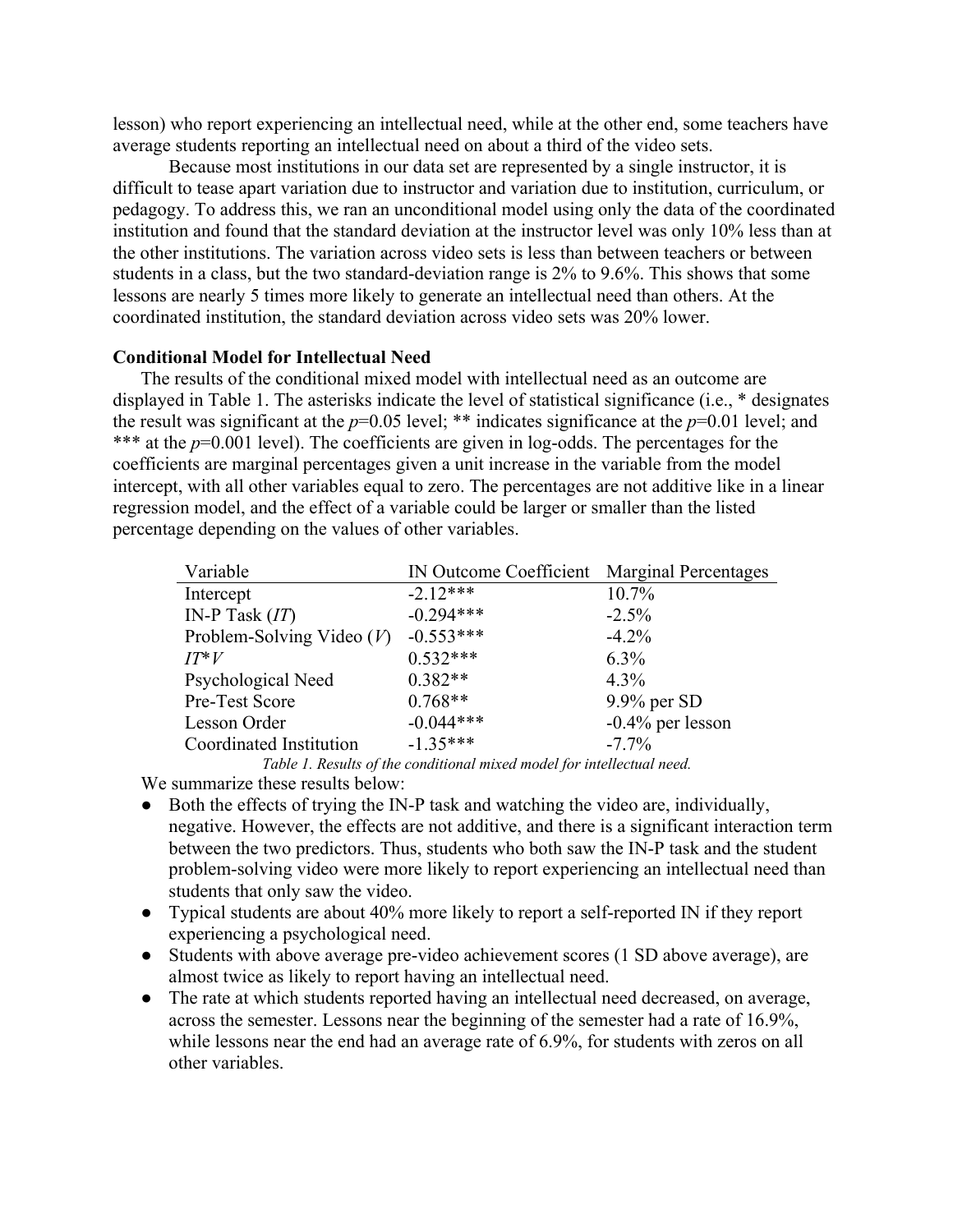#### **Models for Learning**

The unconditional Learning model shows that a typical student would improve from their pre-video to post-video score on 42.4% of the typical video sets. The conditional model for Learning shows that there is a significant positive association between experiencing intellectual need and learning. Typical students show evidence of learning on about 7% more lessons if they experience an intellectual need, an increase of about 23% (from the average/intercept of 29.9% up to 36.8% of lessons) over students that do not experience an intellectual need.

# **Discussion**

## **Methodological Contributions**

One significant contribution of this study is the methods and methodology to empirically identify students' experiences of intellectual need. This included developing tasks to provoke intellectual need, videos related to each task to help students recognize the need, and survey questions—administered at the point where we thought students might be experiencing disequilibrium—to enable students to report feelings of psychological and intellectual need.

There are several potential shortcomings of the methodology. We don't know whether "curiosity" and "wonderment" are the most appropriate terms to identify intellectual need, and students' self-identification might be inaccurate. Students might have been reluctant to respond affirmatively to the intellectual need question because doing so would require them to write additional information, this is supported by the significance of the Lesson Order predictor. Finally, we don't know the extent to which intellectual need can be provoked by a single task, even when the task is accompanied with a student problem-solving video. Instructor interaction and intervention might be essential to moving students into a state of disequilibrium, and our methods might have been insufficient to actually provoke genuine intellectual need.

#### **Factors that Affect Intellectual Need**

Overall, there was a relatively low rate of students reporting an experience of intellectual need. However, instructors—and, implicitly, the ways they incorporate the video sets into their instruction—are associated with different rates of intellectual need. Taken together, the results suggest that the instructor variation in our model is due mainly to differences in instructors, rather than other institutional factors. Thus, there is a complex interaction between pedagogy, curriculum, and students' interaction with the out-of-class learning materials, and this interaction needs to be studied in more detail.

Students were much more likely to experience intellectual need in response to some video sets than others. This means that some mathematical topics, tasks, or problem-solving videos were more effective at helping students experience and identify a state of disequilibrium. The relationship between video set content and intellectual need warrants further investigation.

There was a significant relationship between students' experiencing intellectual and psychological need. One explanation for this result is that there is a significant cognitive or emotional overlap between the two types of need, and that it is important to consider problem context when constructing an IN-P task. Alternatively, it could be that there is an overlap between our operationalizations of the two concepts, making it difficult for students to accurately distinguish between them.

Students who had more extensive background knowledge for a task were more likely to experience an intellectual need than other students. One explanation for this result is that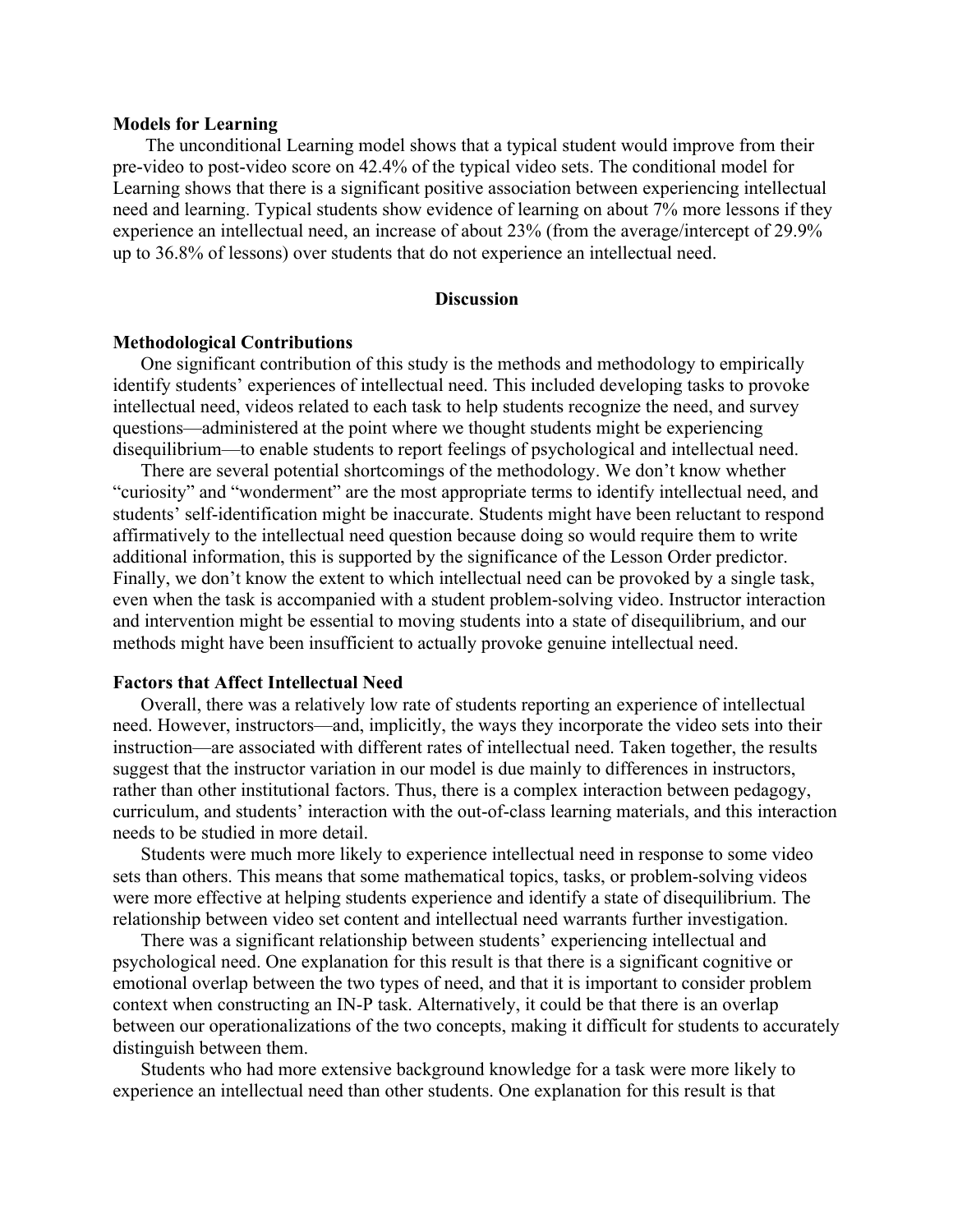students need a certain level of knowledge about the background mathematical concepts to engage in the IN-P task in the intended way. Alternatively, students might need the background knowledge to *identify* their experience as one of intellectual need. Both explanations suggest that IN-P tasks need to be carefully tailored to particular student knowledge and characteristics in order to provoke intellectual need.

Beyond the students' own background knowledge and other characteristics, it appears that the ways in which we structure the video-watching process can impact the students' experience of intellectual need. Students who (only) tried the IN-P task or (only) watched the student problem-solving video were less likely to experience intellectual need. However, for students who watched the problem-solving video, those who also tried IN-P task were more likely to experience intellectual need. This result suggests that merely provoking intellectual need is not a straightforward process, and that it would be useful for educators to have a framework to support the design and implementation of IN-P tasks.

# **Relationship between Intellectual Need and Learning**

There is an association between a student experiencing intellectual need and demonstrating learning from the instructional videos. This result aligns well with the theory of intellectual need, which posits this relationship between need and learning. However, our measures of learning were relatively unsophisticated, and it is possible that we didn't accurately assess the depth or sophistication of students' learning. Furthermore, learning is often intended to take place over an extended period of time, rather than across a handful of short instructional videos, so we might not have adequately measured the intended constructs.

#### **Conclusion**

This study makes a significant methodological contribution to the design and evaluation of learning environments and materials. Our methodology and methods provide a first step into empirically identifying students' experiences of intellectual need and connecting those experiences to their learning. Our results also shed light on some of the factors that might impact students' experiences of intellectual need and how these factors influence learning. The relationship between intellectual need, learning, structuring the students' experience of the video sets, the students' background knowledge, and the instructor's pedagogy is complex. Taken together, these results highlight the importance of continuing to study intellectual need and to create a framework for helping instructors design and implement intellectual need-provoking tasks.

#### **Acknowledgement**

This research was supported by National Science Foundation under Awards DUE #1712312, DUE #1711837, and DUE #1710377. Any conclusions and recommendations stated here are those of the authors and do not necessarily reflect official positions of the NSF.

### **References**

- Caglayan, G. (2015). Making sense of eigenvalue–eigenvector relationships: Math majors' linear algebra–Geometry connections in a dynamic environment. *The Journal of Mathematical Behavior, 40*, 131-153.
- Foster, C. & de Villers, M. (2016). The definition of the scalar product: an analysis and critique of a classroom episode. *International Journal of Mathematical Education in Science and Technology, 47*(5), 750-761.